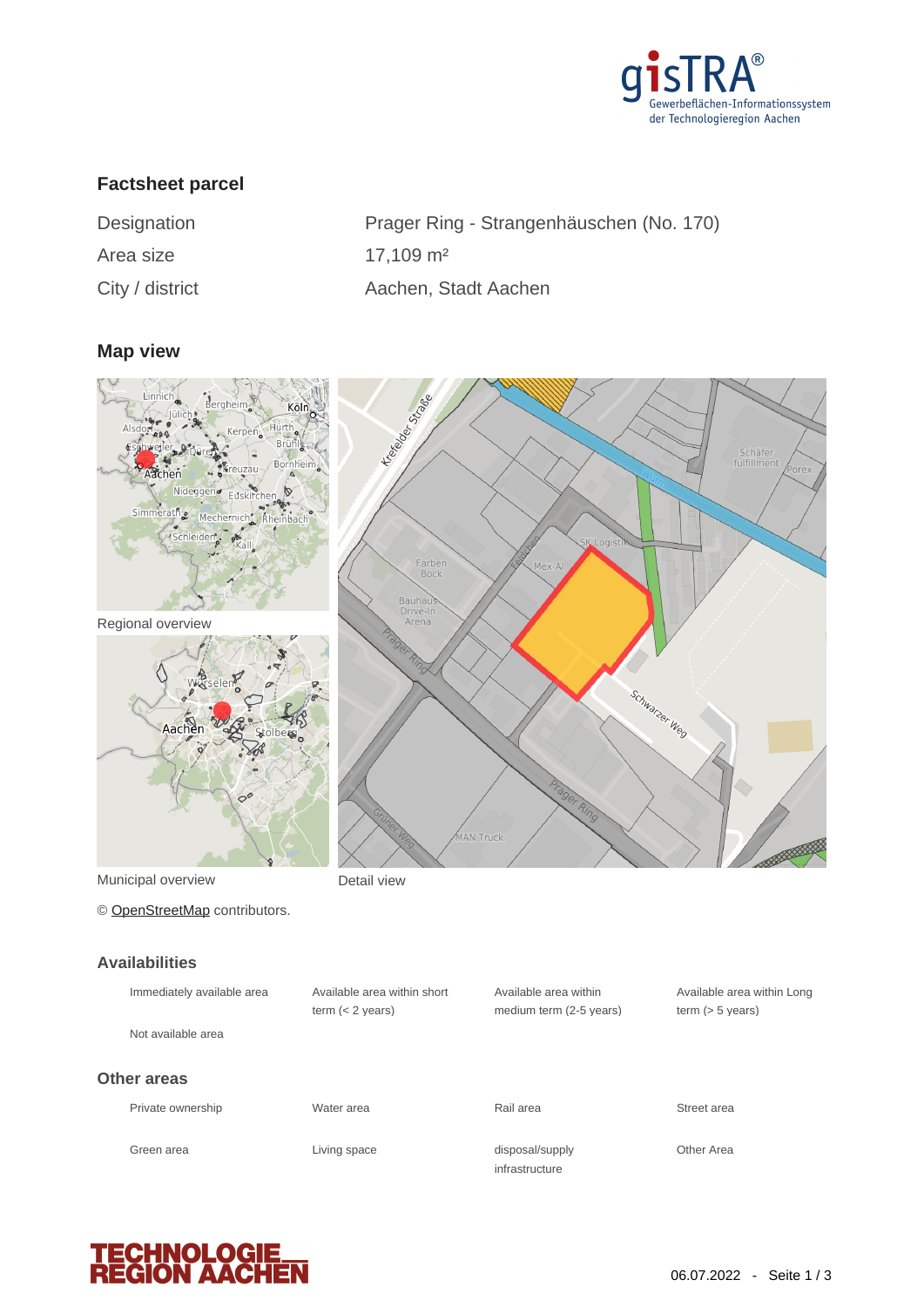

## **Parcel**

| Area size          | $17,109$ m <sup>2</sup>                       |
|--------------------|-----------------------------------------------|
| Price              | On Demand                                     |
| Availability       | Available area within medium term (2-5 years) |
| Area designation   | <b>Commercial zone</b>                        |
| <b>Restriction</b> | Yes                                           |
| <b>Divisible</b>   | Yes                                           |
| 24h operation      | <b>No</b>                                     |

### **Commercial zone**

Close to the city and the Netherlands

Located northeastern to the city centre of Aachen, the business park is convenient in respect to traffic because of the close connection to A4 which enables also foreign purchasing power. The modified area use plan displays large area-retail. In the surroundings there are already located several smaller and larger retail businesses.

| Location            | Inner city |
|---------------------|------------|
| Regional important? | Nο         |

### **Transport connections**

|                         |                      | <b>Distance</b> |       |
|-------------------------|----------------------|-----------------|-------|
|                         |                      | [km]            | [min] |
| Freeway                 | A4                   | 0.0             |       |
|                         | A44                  | 5.0             |       |
| Highway                 | <b>B264</b>          | 0.0             |       |
|                         | <b>B57</b>           | 0.0             |       |
|                         | L <sub>260</sub>     | 0.0             |       |
| Airport                 | Maastricht-Aachen    | 35.0            |       |
|                         | Köln-Bonn            | 90.0            |       |
| Port                    | Liège (B)            | 40.0            |       |
|                         | Duisburg             | 115.0           |       |
| Rail freight            | <b>AC-West</b>       | 4.0             |       |
| Railway                 | AC-Hbf               | 6.0             |       |
| <b>Public transport</b> | <b>Bushaltepunkt</b> | 0.0             |       |

### **Information about Aachen**